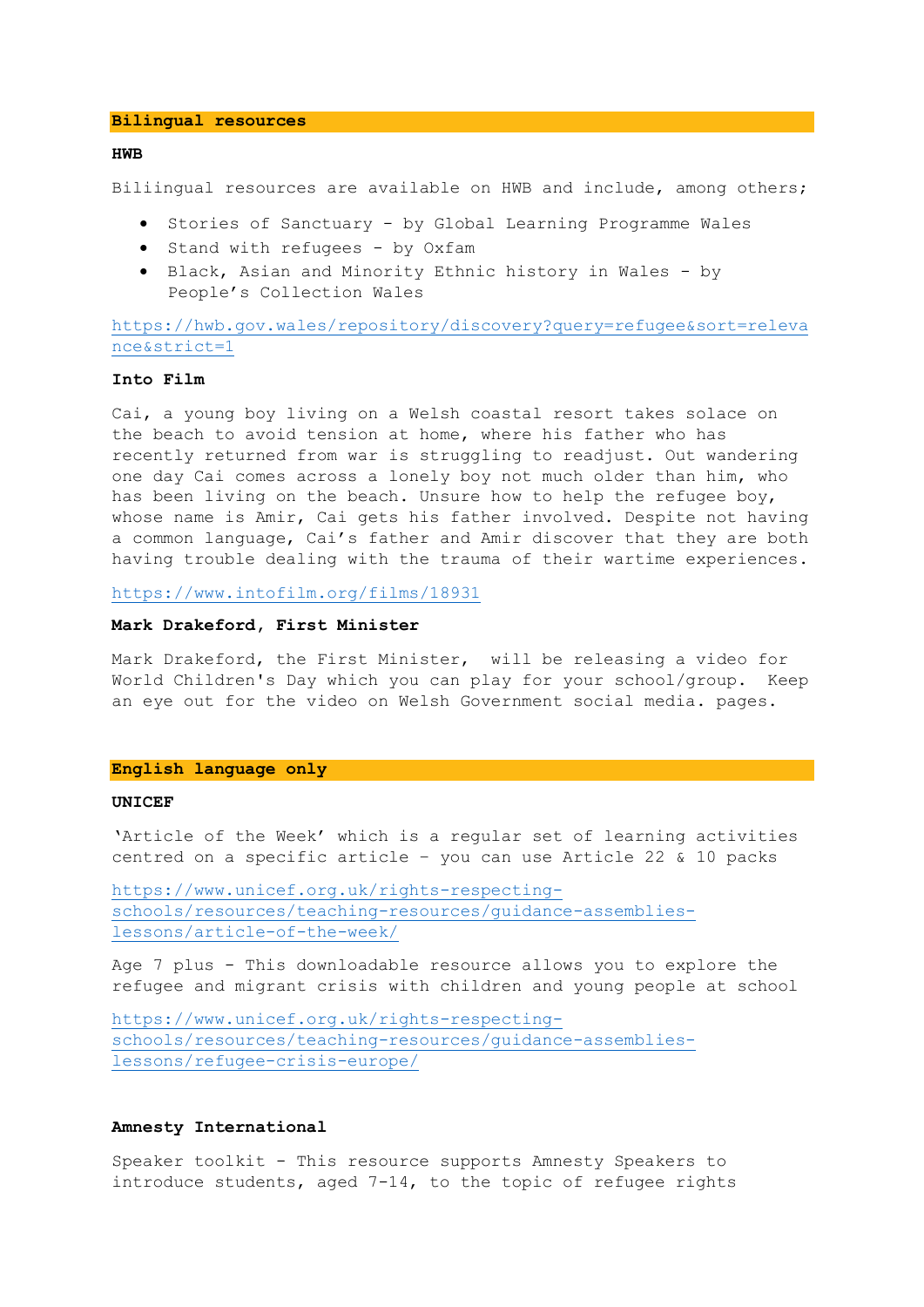[https://www.amnesty.org.uk/resources/speaker-toolkit-refugee](https://www.amnesty.org.uk/resources/speaker-toolkit-refugee-rights#.WCr4L0L1G1E)[rights#.WCr4L0L1G1E](https://www.amnesty.org.uk/resources/speaker-toolkit-refugee-rights#.WCr4L0L1G1E)

The Journey by Francesca Sanna Flying Eye Books (Primary/lower secondary). This illustrated picture book introduces a powerful and moving perspective on migration for readers of all ages.

[https://www.amnesty.org.uk/files/exploring\\_the\\_journey\\_together.pdf](https://www.amnesty.org.uk/files/exploring_the_journey_together.pdf)

# **School of Sanctuary**

Schools of Sanctuary is the nationwide movement to create a culture of welcome, support the thousands of young people forced to come and live in the UK in search of safety and raise awareness of refugeerelated issues. This resource pack is written to inspire you whether you are a primary school, secondary school or sixth form college.

<https://schools.cityofsanctuary.org/resources>

#### **Into Film**

DAD:

Cai, a young boy living on a Welsh coastal resort takes solace on the beach to avoid tension at home, where his father who has recently returned from war is struggling to readjust. Out wandering one day Cai comes across a lonely boy not much older than him, who has been living on the beach. Unsure how to help the refugee boy, whose name is Amir, Cai gets his father involved. Despite not having a common language, Cai's father and Amir discover that they are both having trouble dealing with the trauma of their wartime experiences. (Welsh with English subtitles)

<https://www.intofilm.org/films/18931>

Refugees and Migration theme:

Within this context, film can be an incredibly effective medium in revealing the human stories behind such complex political socioeconomic issues and in encouraging a greater sense of empathy, respect and cultural understanding among young people.

<https://www.intofilm.org/theme/115>

### **Books**

You could check to see whether your school or local library already has copies of the following books or you may like to consider them as a purchase for your school library.